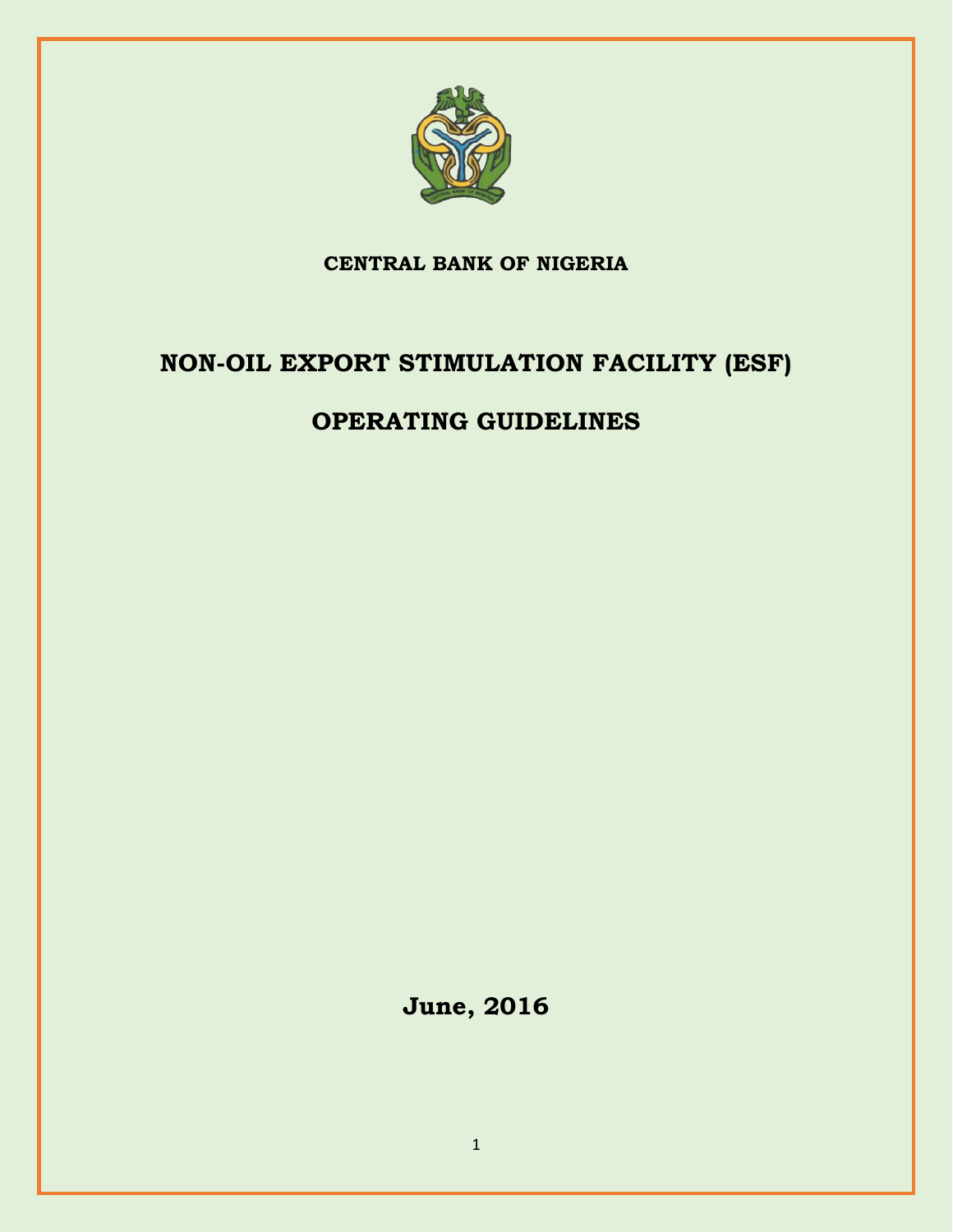#### **1.0 Introduction**

The Non-Oil Export Stimulation Facility (ESF) was established by the Central Bank of Nigeria (CBN) to diversify the economy away from oil and to expedite the growth and development of the non-oil export sector. The recent fall in global prices of crude oil triggered a sharp decline in the country's revenue and foreign exchange earnings.

The facility is essentially designed to redress the declining export credit and reposition the sector to increase its contribution to revenue generation and economic development. It will improve export financing, increase access of exporters to low interest credit and offer additional opportunities for them to upscale and expand their businesses in addition to improving their competiveness.

To implement the facility, CBN will invest in a N500 billion debenture to be issued by Nigerian Export-Import Bank (NEXIM) in line with section 31 of CBN Act. This Guideline describes and outlines the operational modalities of the ESF.

## **2.0 Objectives of the Facility**

The objectives of the Facility are to:

- a) Improve access of exporters to concessionary finance to expand and diversify the non-oil export baskets;
- b) Attract new investments and encourage re-investments in value-added non-oil exports production and non-traditional exports;
- c) Shore up non-oil export sector productivity and create more jobs;
- d) Support export oriented companies to upscale and expand their export operations as well as capabilities;
- e) Diversify and increase the level of contribution of non-oil exports revenue towards sustainable economic development; and
- f) Broaden the scope of export financing instruments.

## **3.0 Management of the Facility**

The Nigerian Export – Import Bank (NEXIM) shall be the Managing Agent of the Non-Oil Export Stimulation Facility (ESF). It shall be responsible for the day-today administration of the Facility and rendition of periodic reports on the performance of ESF to CBN.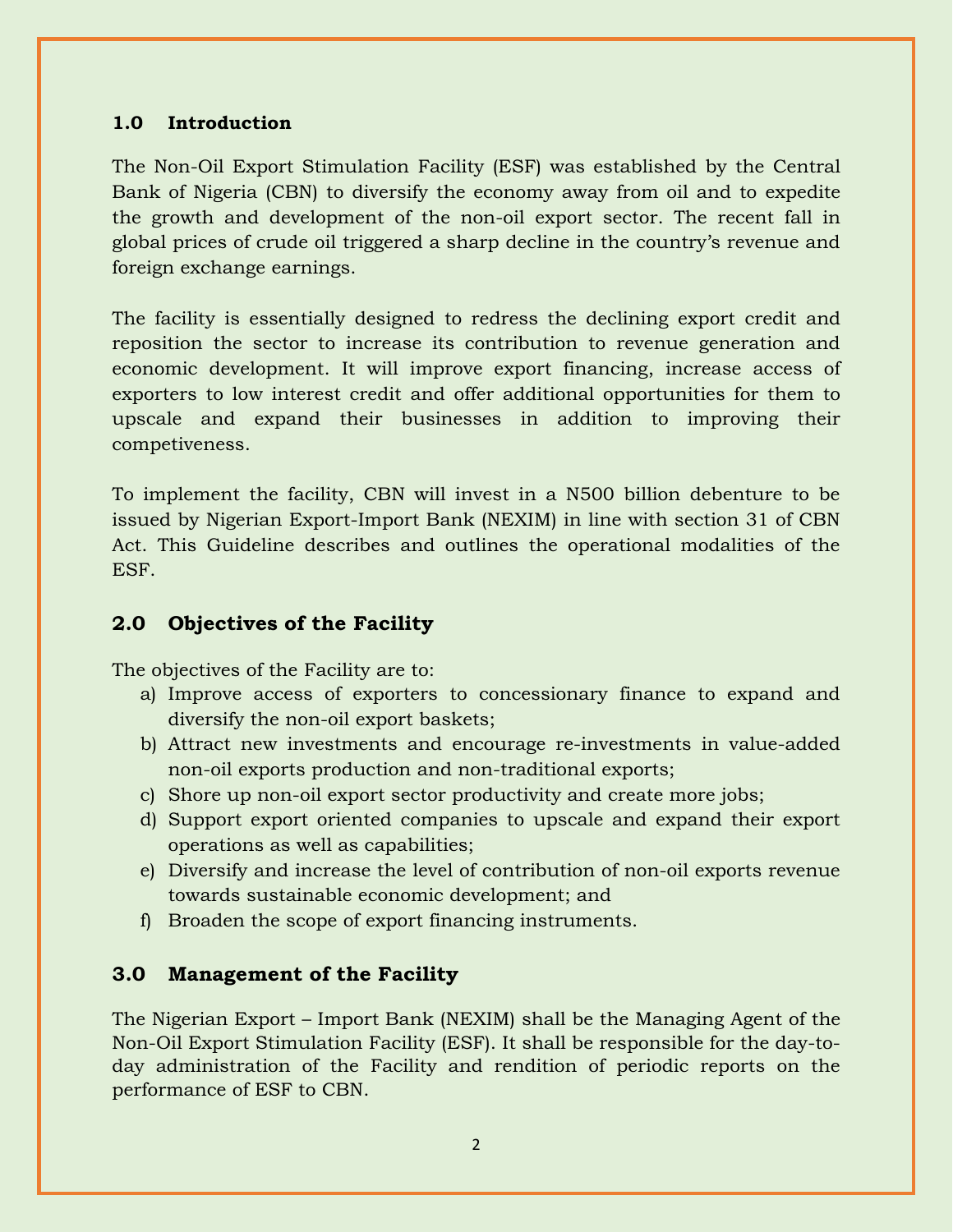## **4.0 Eligibility Criteria**

#### **4.1 Eligible Borrowers/Beneficiaries**

Only export-oriented enterprises shall be eligible under the ESF, such shall include be:

- 4.1.2 A company duly incorporated in Nigeria under Companies and Allied Matters Act (CAMA).
- 4.1.3 An Enterprise with verifiable export off-take contract(s).
- 4.1.4 An Enterprise with satisfactory credit reports from at least two Credit Bureaus in line with the provisions of CBN Circular BSD/DIR/GEN/CIR/04/014 dated April 30, 2010.
- 4.1.5 Eligible Bank Asset (EBA) purchased by Asset Management Corporation of Nigeria (AMCON), that may by special approval of the CBN Management, be allowed to participate with respect to acquired projects of national economic importance, proven potentials to export, good prospects to attract new investors and ability to repay EBA obligations to AMCON.

The applications shall be in compliance with CBN circulars BSD/DIR/GEN/LAB/07/015 and BSD/DIR/GENLAB/07/034 on **"Prohibition of Loan Defaulters from Further Access to Credit Facilities in the Nigerian banking System"** and "**Guidelines for Processing Requests from DMBs to Extend New/Additional Credit Facilities to Loan Defaulters and AMCON Obligors**" dated June 30, 2014 and October 10, 2014 respectively.

#### **4.2 Eligible Transactions**

Eligible transactions that shall qualify for funding under the ESF shall include:

- (i) Export of goods wholly or partly processed or manufactured in Nigeria;
- (ii) Export of commodities and services, which are permissible and excluded under existing export prohibition list
- (iii) Imports of plant & machinery, spare parts and packaging materials, required for export oriented production that cannot be produced locally;
- (iv) Export value chain support services such as transportation, warehousing and quality assurance infrastructure.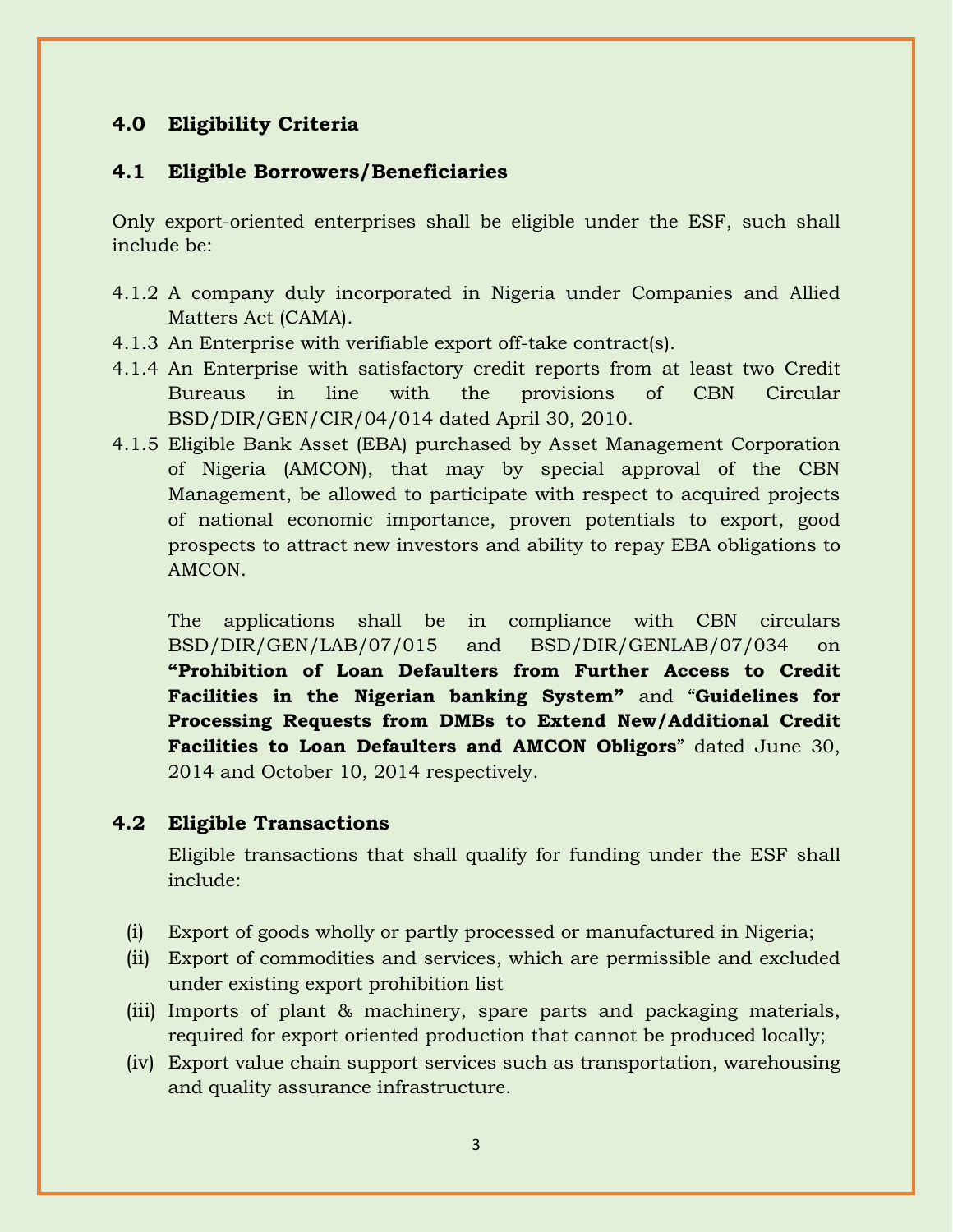- (v) Resuscitation, expansion, modernization and technology upgrade of nonoil exports industries and;
- (vi) Stocking Facility/Working capital;

## **5.0 Participating Financial Institutions (PFIs)**

The following shall be eligible to participate under the Facility:

- (i) Deposit Money Banks
- (ii) Development Finance Institutions (DFIs) except NEXIM

### **FEATUERES OF THE ESF**

### **6.1 Lending Limit**

a) The Facility shall not exceed 70% of the total cost of the project or transaction subject to a maximum of five billion Naira

### **6.2 Tenor**

The ESF shall have a tenor of up to 10 years and shall not exceed the 28th of December, 2025.

- a) Stocking facility shall be for a maximum tenor of one year with the option of roll-over not exceeding twice. However, this shall attract an additional fee of 0.25% per annum of the loan amount and is subject to approval of CBN.
- b) Working capital facility shall be for a maximum tenor of one year with the provision of roll-over not exceeding twice. However, this shall attract an additional fee of 0.25% per annum of the loan amount and is subject to approval of CBN.

## **6.3 Repayment**

Repayments of principal components of loans and interest shall be quarterly.

## **6.4 Moratorium**

a) Moratorium shall be project specific and shall not exceed two (2) years.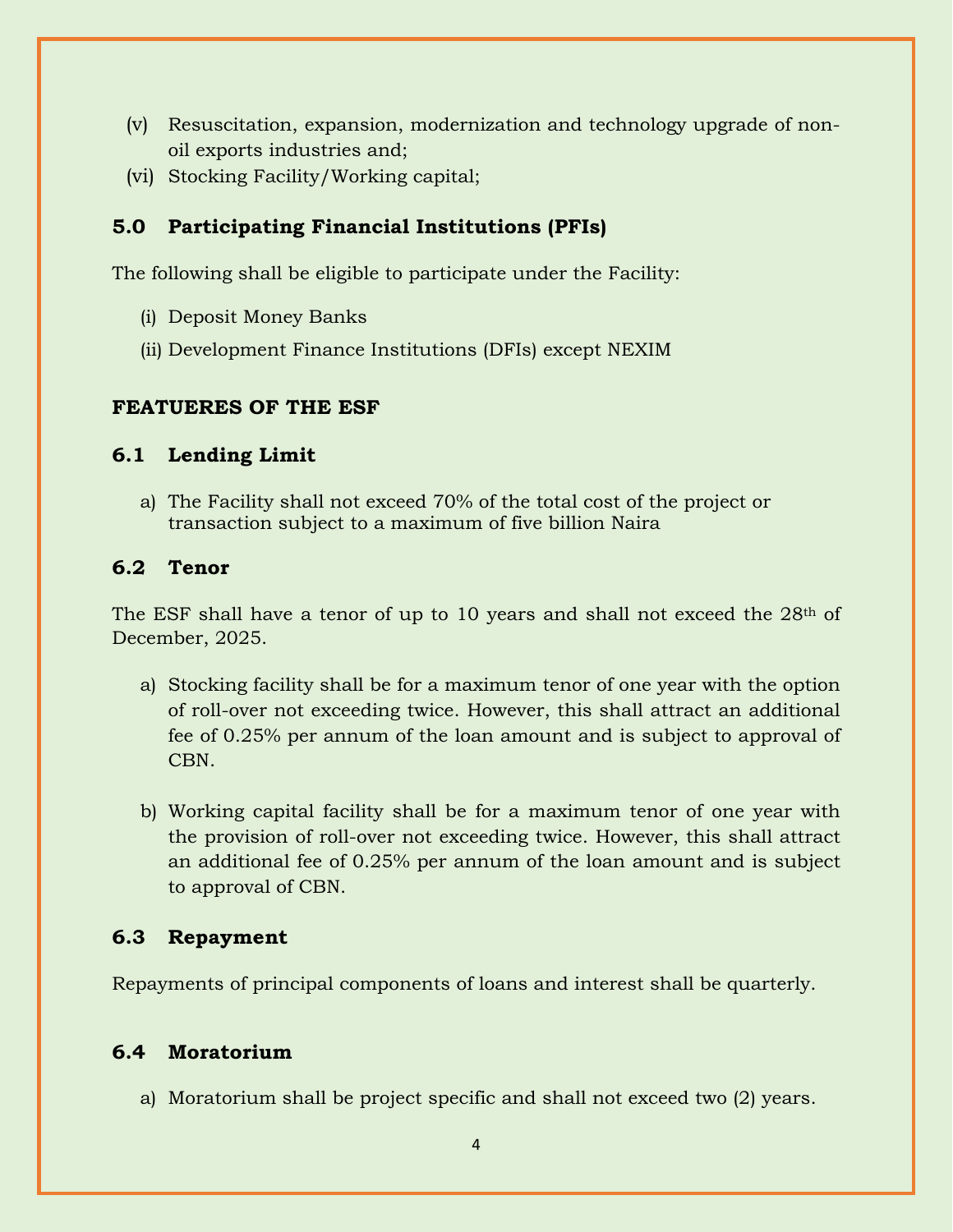b) In case of construction, additional moratorium of up to twelve [12] months **may** be allowed. However, this shall attract an additional fee of 0.25% per annum of the loan amount.

## **6.5 Interest Rates**

The Facility shall be availed at an "all-in" Interest rate, based on risk based pricing model as per CBN Circular BSD/DIR/GEN/CIR/04/015 of April 30, 2010 as follows:

- a) Facilities with a tenor of up to three (3) years, would be granted at a maximum all-in interest rate of seven and half percent (7.5%) per annum
- b) Facilities with tenor of over three (3) years, would be granted at a maximum all-in interest rate of nine percent (9%) per annum

### **Structure of Interest Computation under the ESF shall be as follows;**

- a) Participating Financial Institutions maximum spread of 6% per annum
- b) Managing Agent (NEXIM) 1% per annum
- c) Central Bank of Nigeria (CBN) 2% per annum

## **6.6 Interest during Project Implementation / Construction**

Interest charges during implementation / construction phase of the project shall be dependent on the status and transactional structure of the projects. They shall be categorized as follows:

- a) **Capitalization of Interest** interest accruable for capitalization during the moratorium period, which shall be added to the total facility, subject to the 70% limit on total cost of project.
- b) **Pre-funding of Interest** interest payable during implementation and construction from a pre-funded Debt Service Account.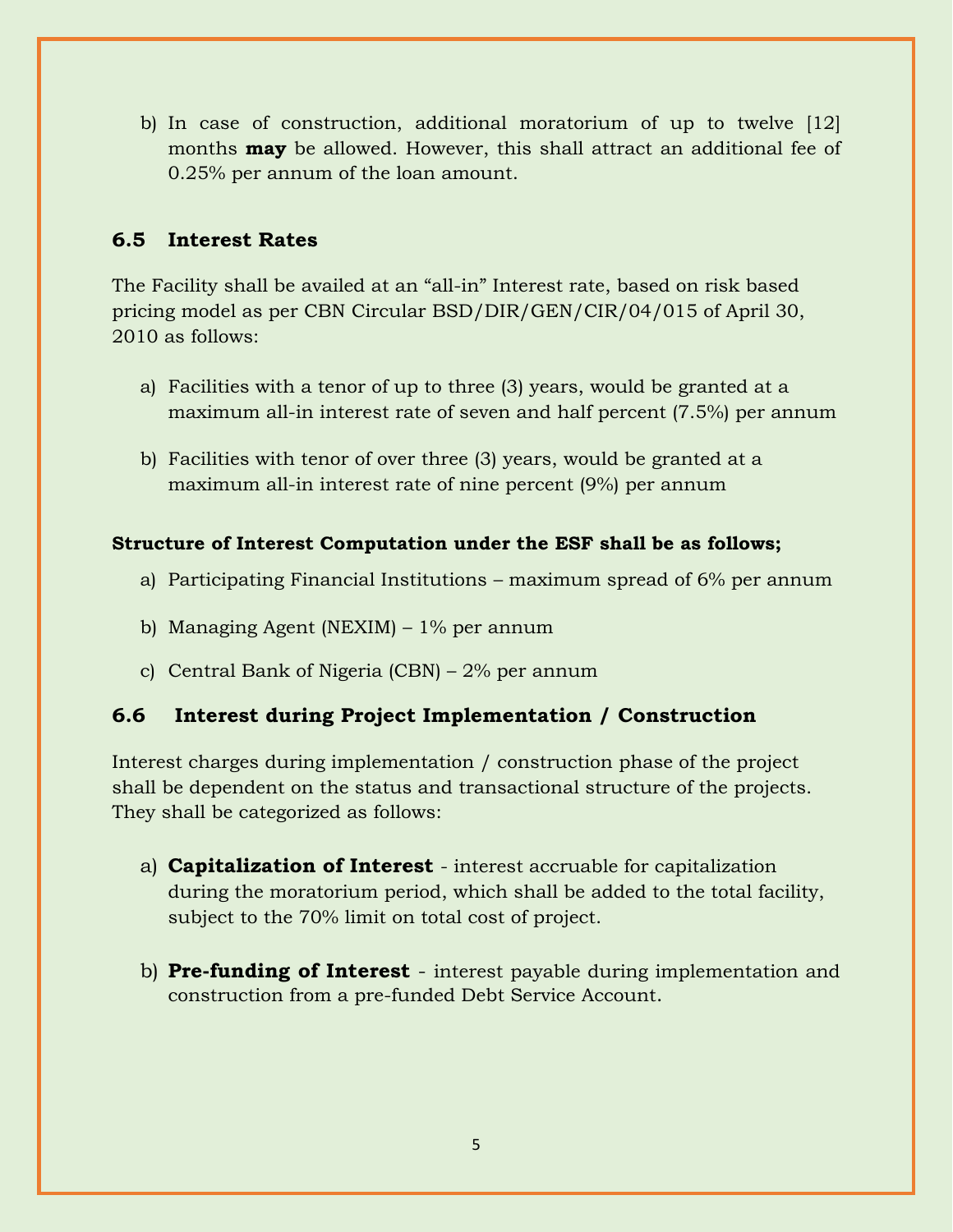# **7.0 Application Procedures**

### **7.1. Submission of Requests**

A PFI is to submit request to NEXIM on its behalf or on behalf of other parties in the case of syndication or other arrangements, in the prescribed format.

In the case of syndication, NEXIM shall deal directly with the lead bank on all issues relating to such application.

### **7.2 Documentation Requirement**

Each request for a facility is to be accompanied by the following documents:

- a) Written request from the project promoter to a PFI seeking funding under the ESF
- b) Completed Application Form
- c) Certified true copies of Documents on Business Incorporation
- d) Audited Statement of Accounts for the last three (3) years (where applicable)
- e) Most recent Management Account for existing Companies where the last audited account is not more than 3 months old
- f) Statement of Affairs for Start-ups (where applicable)
- g) Feasibility Study/Business Plan of the project
- h) Relevant Permits/Licenses/Approvals (where applicable)
- i) Verifiable Export Orders/Contracts or other Export Agreement & Arrangements/Commitments
- j) Environmental Impact Assessment (EIA) Report (where applicable)
- k) Any other document(s) that may be required by CBN and NEXIM

### **7.3 Processing of ESF Request**

- a) NEXIM shall process all applications received to confirm the completeness of the documentation and eligibility.
- b) NEXIM shall appraise the applications and upon completeness of documentation provide its status report to the PFI within 20 working days of receipt.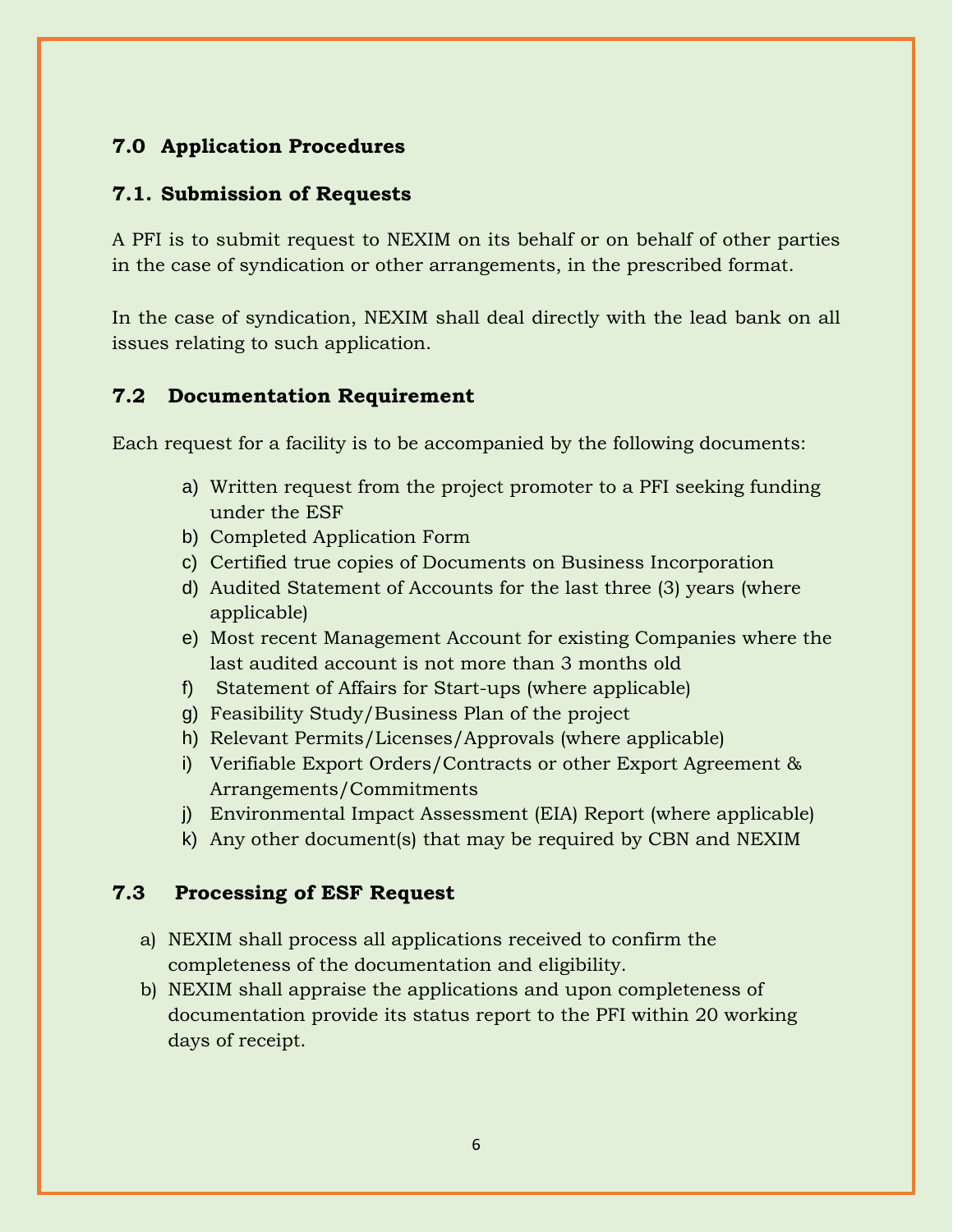# **7.4 Approval Process**

All appraised applications by NEXIM shall be forwarded to the Central Bank of Nigeria for consideration and approval.

## **7.5 Collateral Requirement**

PFIs shall submit Irrevocable Standing Payment Order (ISPO) in respect of all projects approved under the scheme.

## **7.6 Participation Agreement**

A participation agreement shall be signed between NEXIM and each PFI

## **8.0 Monitoring and Evaluation (M & E)**

Monitoring and Evaluation of projects funded under the facility shall include:

- a) On-site and Off-site verification and routine monitoring of projects under the facility by CBN, NEXIM and PFIs during the loan period
- b) Provision to all concerned parties with the report of monitoring exercise
- c) Periodic evaluation of the activities of all participating Financial Institutions and beneficiary projects to ensure adherence to the objectives of the facility

# **9.0 Roles and Responsibilities of Stakeholders:**

The roles and responsibilities of stakeholders under the scheme shall be as follows:

# **9.1 The Central Bank of Nigeria (CBN)**

The CBN shall:

- a) Issue the operating guidelines for the Facility;
- b) Invest in the Debenture issued by NEXIM for the purpose of the scheme;
- c) Determine the lending limits and applicable rates; and
- d) Review the facility guidelines as may be deemed necessary from time to time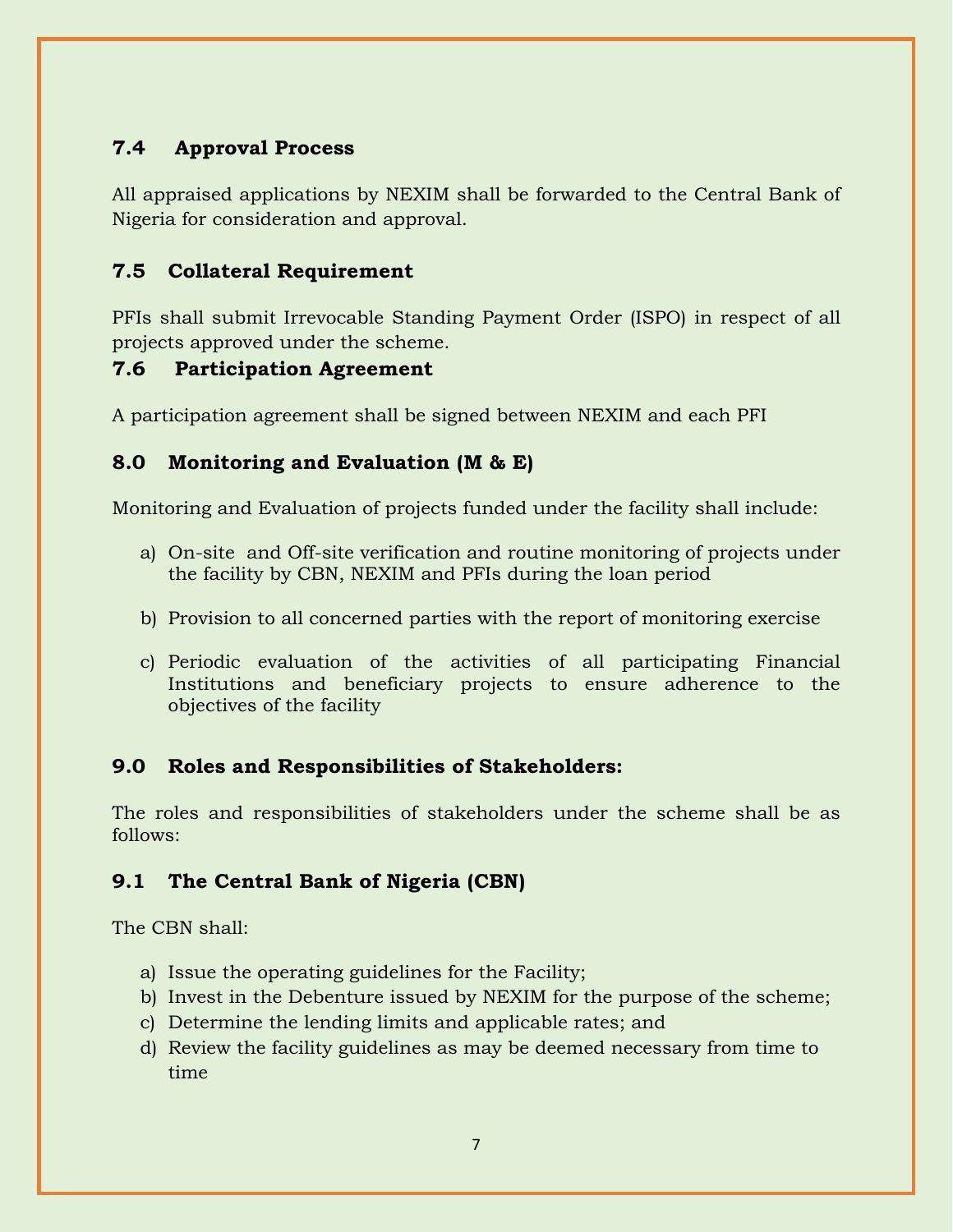## **9.2 Nigerian Export – Import Bank (NEXIM)**

The Nigerian Export – Import Bank shall;

- a) Act as the Managing Agent of the Facility and assess/review projects to confirm eligibility and viability
- b) Provide appropriate institutional arrangement for the processing of applications, disbursement, utilization, monitoring and recovering the loans granted under the Facility
- c) Facilitate capacity building of stakeholders under the scheme.
- d) Render periodic returns on the performance of each loan availed under the Facility (in prescribed formats as may be specified by CBN); and
- e) Recommend amendments to operating guidelines (when necessary)

## **9.3 The Participating Financial Institutions (PFIs)**

The PFIs shall**:**

- a) Present reviewed requests of applicants to NEXIM under the Facility based on normal business considerations and lending principles;
- b) Ensure timely disbursement of availed funds to approved projects at the specified rates
- c) Render periodic returns in prescribed formats as may be specified by the CBN and NEXIM from time to time;
- d) Monitor and report project implementation / operations during the loan period; and
- e) Comply with the operating guidelines of the Facility
- f) Bear the credit risk on loans availed to beneficiaries under the ESF

## **9.4 Borrower/Beneficiary**

The borrower/beneficiary shall;

- a) Utilize the funds for the purpose for which it was granted;
- b) Adhere strictly to the terms and conditions of the loan and comply with all relevant laws, regulations, etc., necessary to the continued operation of its business;
- c) Make the project sites (s) and its operational records available for inspection and verification by the officials of PFI, CBN and NEXIM;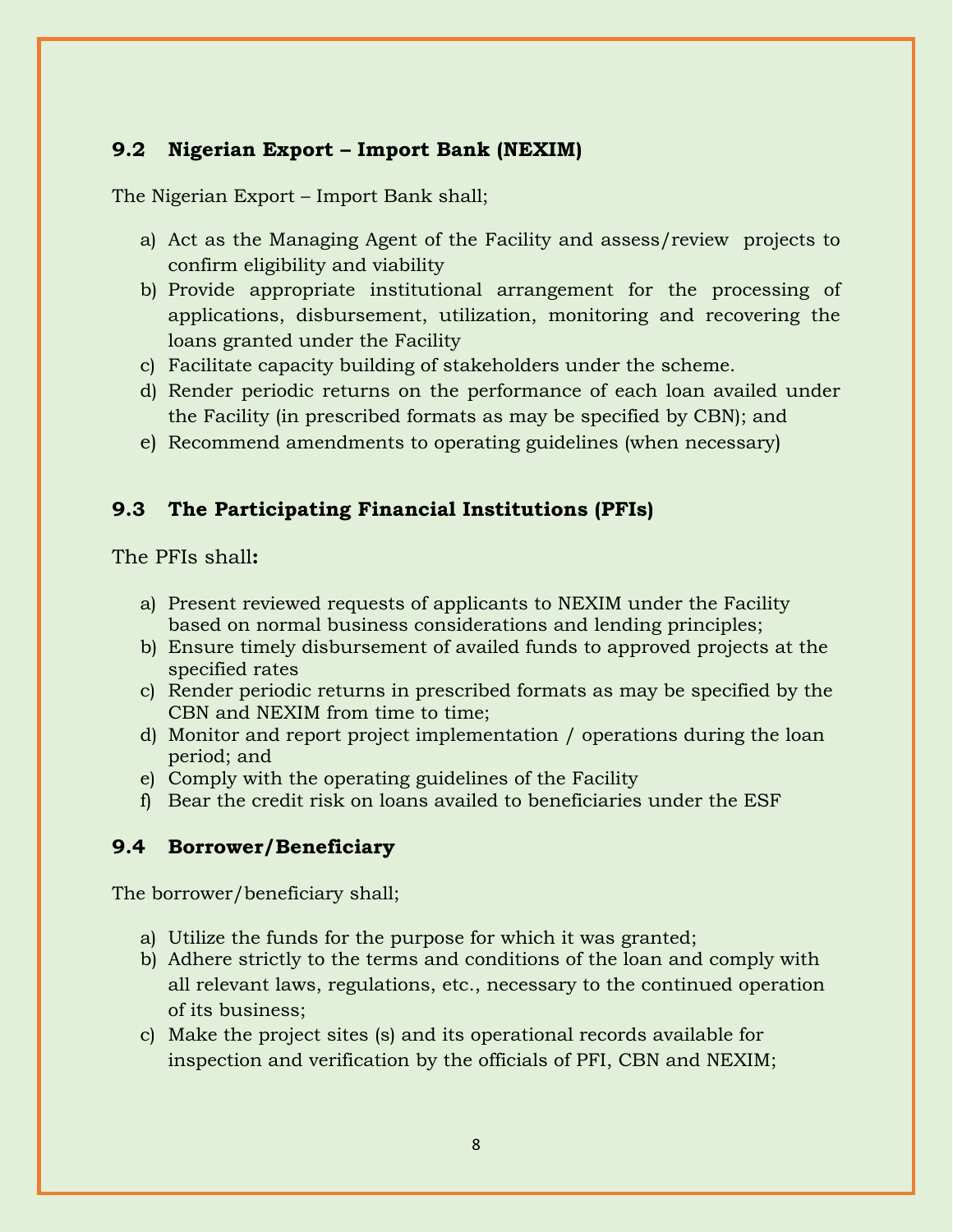- d) Provide periodic reports on the status of the project in prescribed format as well as periodic financial statements in line with extant company registration regulations
- e) Comply with the operating guidelines of the Facility; and
- f) Repay maturing loan obligations in line with approved repayment schedule

## **10.0 Infractions and Sanctions**

#### **10.1 Penalty for Defaults**

- a) In the event of default in loan repayment of principal and/or interest by the borrower, the PFIs shall have the right to charge its prevailing interest rate on the amount in default.
- b) In the event of diversion of funds by the PFI, the amount diverted shall be recovered by NEXIM and the PFI shall be barred from further participation under the facility and access to official foreign exchange window.
- c) Failure of PFI to disburse funds within 3 working days of receipt to the borrower shall attract a penal charge of MPR + 300 basis points for the period that funds were not disbursed, and
- d) Non-rendition of returns or the rendition of false returns shall attract the penalty stipulated by BOFIA Act Section 60;

### **11.0 Discontinuation of the Facility**

All undisbursed funds, repaid amounts or discontinued facility shall be reported and funds returned to CBN within 5 working days giving details of the facility and reasons for discontinuation.

#### **12.0 Amendments**

These Guidelines shall be subject to review from time to time as may be deemed necessary by the CBN. The Amendment would not have retroactive effect.